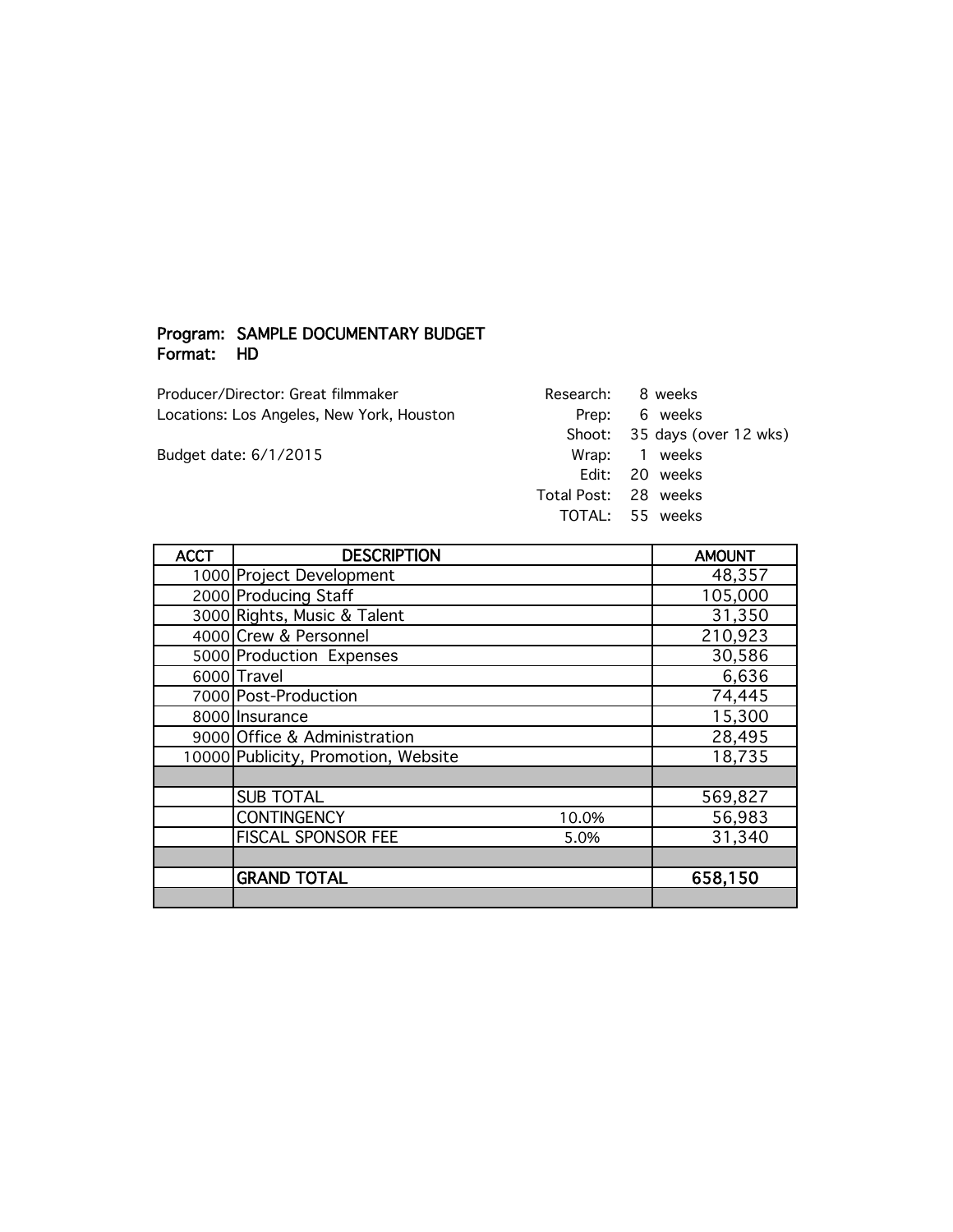## Program: SAMPLE DOCUMENTARY BUDGET Format: HD

| <b>Producer/Director:</b> Great filmmaker        | Research:          |     | 8 weeks               |
|--------------------------------------------------|--------------------|-----|-----------------------|
|                                                  | Prep:              | b   | weeks                 |
| <b>Locations:</b> Los Angeles, New York, Houston | Shoot:             |     | 35 days (over 12 wks) |
|                                                  | Wrap:              |     | weeks                 |
| <b>Budget date: 6/1/2015</b>                     | Edit:              | 20. | weeks                 |
|                                                  | <b>Total Post:</b> | 28  | weeks                 |
|                                                  | TOTAL:             | 55. | weeks                 |

DISCLAIMER: THIS TEMPLATE IS DESIGNED AS A TEACHING TOOL AND IS BASED ON A SPECIFIC SET OF ASSUMPTIONS AND CHOICES REGARDING CAMERAS, SCHEDULE, ETC. IT IS DESIGNED TO BE USED AS A GUIDE FOR YOUR OWN RESEARCH & BUDGETING PROCESS BUT SHOULD NOT CONSIDERED EXHAUSTIVE. EVERY PROJECT WILL HAVE ITS OWN UNIQUE NEEDS. FOR DETAILS AND ADDITIONAL RESOURCES, PLEASE REVIEW THE ACCOMPANYING ARTICLE "AN **INTRODUCTION TO DOCUMENTARY BUDGETING".** 

Copyright 2015 Robert Bahar. This template is available for free to individual documentary filmmakers to use as an aid in budgeting their projects. Any other use, including, but not limited to, adaptation for classes, distribution on websites, commercial distribution, etc. requires prior written consent.

Special thanks to Producer Lisa Remington for reviewing a draft and providing feedback on this template.

|         | PROJECT DEVELOPMENT                                                      | #               | <b>UNIT</b>   | X | <b>PRICE</b>    | <b>TOTAL \$ COST</b> |
|---------|--------------------------------------------------------------------------|-----------------|---------------|---|-----------------|----------------------|
|         |                                                                          |                 |               |   |                 |                      |
|         | 1000 PRODUCING & PRODUCTION STAFF - RESEARCH/DEVELOPMENT PHASE           |                 |               |   |                 | 39,257               |
|         | 1010 Director/Producer/Writer                                            |                 | flat          |   | 5000            | 5,000                |
|         | 1020 Producer                                                            |                 | flat          |   | 5000            | 5,000                |
|         | 1030 AP/Researcher                                                       |                 | flat          |   | 2000            | 2,000                |
| 1040 DP |                                                                          | 10              | days          |   | 750             | 7,500                |
|         | 1050 Sound                                                               | 10 <sub>l</sub> | days          |   | 700             | 7,000                |
|         | 1060 Editor                                                              |                 | weeks         |   | 2500            | 7,500                |
|         | 1070 Production Assistants                                               | 10              | days          |   | 150             | 1,500                |
|         | 1089 Union and Guild Fees                                                |                 | $\frac{0}{6}$ |   |                 |                      |
|         | 1099 Personnel Taxes (FICA, Medicare, payroll)                           | 25,500          | payroll       |   | 7.65%           | 1,951                |
|         | 1099 Personnel Taxes (Fixed due to wage limit - FUI, NY SUI, NY Re-Empl) |                 | employees     |   | 361.30          | 1,807                |
|         | 1100 RESEARCH                                                            |                 |               |   |                 | 2,450                |
|         | 1110 Books                                                               |                 | allow         |   | 500             | 500                  |
|         | 1120 Videos, screenings                                                  |                 | allow         |   | 30 <sub>C</sub> | 300                  |
|         | 1130 Research meetings with potential advisors, allies, etc.             |                 | allow         |   | 500             | 500                  |
|         | 1140 Research travel                                                     |                 | allow         |   | 1,000           | 1,000                |
|         | 1190 Misc research                                                       |                 | allow         |   | 150             | 150                  |
|         | 1200 PRODUCTION & POST-PRODUCTION OF FUNDRAISING SAMPLE                  |                 |               |   |                 | 6,650                |
|         | 1210 Rights, Music and Talent                                            | $\Omega$        | allow         |   |                 |                      |
|         | 1220 Production Expenses                                                 |                 |               |   |                 |                      |
| 1221    | Camera/Lighting/Grip Equip Rental                                        | 10              | days          |   | 200             | 2,000                |
| 1222    | Sound Equip Rental                                                       | 10              | days          |   | 150             | 1,500                |
|         | 1230 Travel (none)                                                       |                 | days          |   |                 |                      |
|         | 1240 Post-Production (none, edited and finished on edit system)          |                 | allow         |   |                 |                      |
|         | 1250 Insurance                                                           |                 | allow         |   | 2,000           | 2,000                |
|         | 1260 Office & Admin                                                      |                 | allow         |   | 1,000           | 1,000                |
|         | 1270 Promotion & Publicity                                               |                 | allow         |   |                 |                      |
|         | 1290 Miscellaneous                                                       |                 | allow         |   | 150             | 150                  |
|         |                                                                          |                 |               |   |                 |                      |
|         | <b>TOTAL</b>                                                             |                 |               |   |                 | 48.357               |

| <b>IPRODUCING STAFF</b>            | UNIT | - | <b>PRICE</b> | <b>TOTAL \$ COST</b> |
|------------------------------------|------|---|--------------|----------------------|
|                                    |      |   |              |                      |
| 2000 DIRECTORS, PRODUCERS, WRITERS |      |   |              | 105.000              |
| 2010 Director/Producer/Writer      | flat |   | 75 NNN       | റററ                  |
| 2020 Producer                      | flat |   | ገበር          |                      |
| 2030 Executive Producer            | flat |   |              |                      |
| 2035 Associate Producer            | fla  |   |              |                      |
| ≀∩4∩ Writei                        | flat |   |              |                      |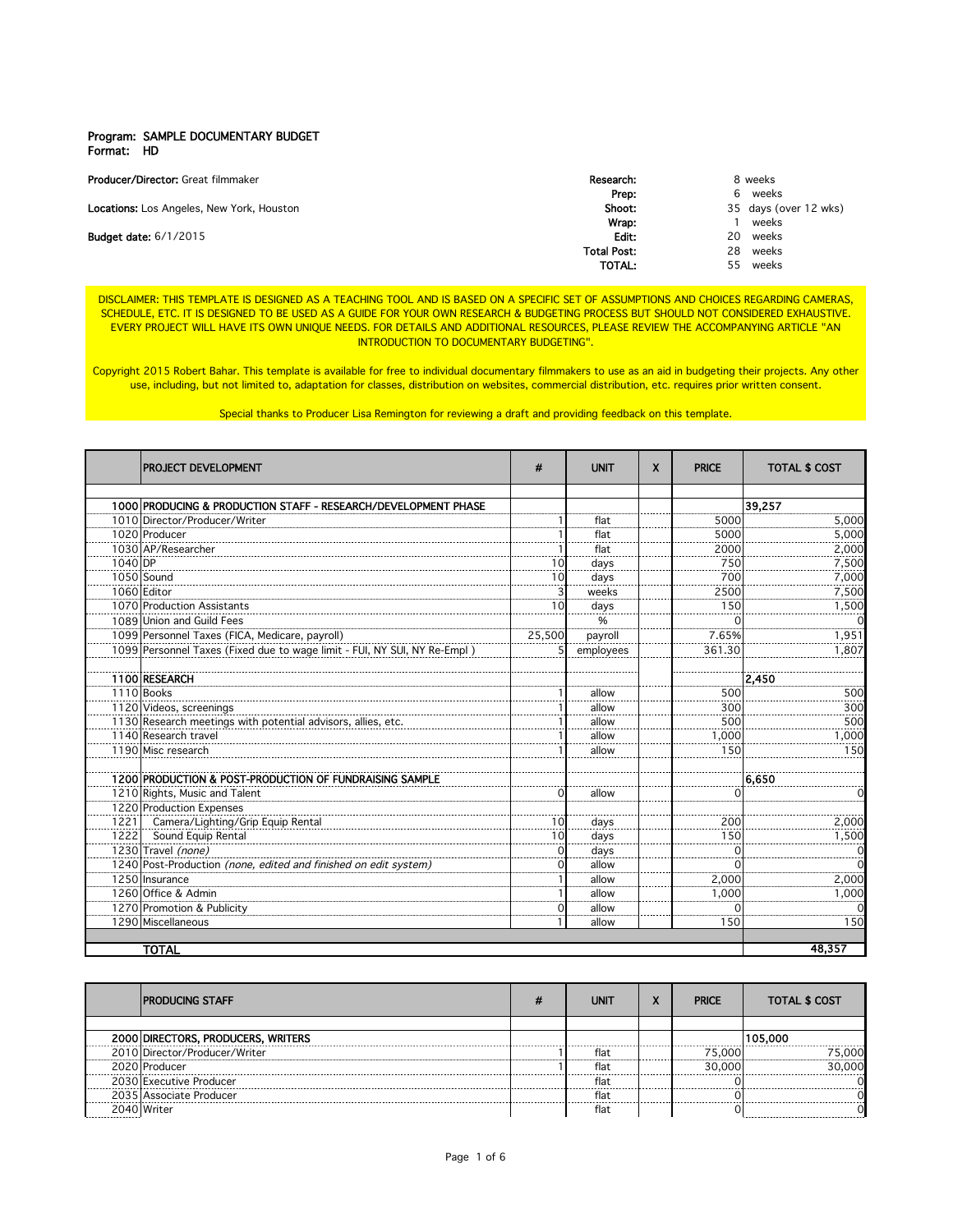| ------------------ | 2089 Union and Guild Fees                                               |           |   |    |  |
|--------------------|-------------------------------------------------------------------------|-----------|---|----|--|
|                    | 2099 Personnel Taxes (FICA, Medicare, payroll)                          | pavroll   | . | 5% |  |
|                    | 2099 Personnel Taxes (Fixed due to wage limit - FUI, NY SUI, NY Re-Empl | emplovees |   |    |  |
|                    |                                                                         |           |   |    |  |
|                    |                                                                         |           |   |    |  |

| <b>RIGHTS, MUSIC &amp; TALENT</b>                                               | #            | <b>UNIT</b>  | X | <b>PRICE</b> | <b>TOTAL \$ COST</b>  |
|---------------------------------------------------------------------------------|--------------|--------------|---|--------------|-----------------------|
|                                                                                 |              |              |   |              |                       |
| 3000 STORY & OTHER RIGHTS                                                       |              |              |   |              | 500<br>$\Omega$       |
| 3010 Story Rights                                                               |              | flat<br>flat |   |              |                       |
| 3020 Title Report<br>3090 Miscellaneous                                         |              | allow        |   | 500<br>150   | 500<br>$\overline{0}$ |
|                                                                                 |              |              |   |              |                       |
| 3100 ARCHIVAL PHOTOGRAPHS & STILLS                                              |              |              |   |              | 4,000                 |
| 3110 Researcher (contractor)                                                    |              | weeks        |   | 1,400        | 1,400                 |
| 3120 Preview fees                                                               |              | allow        |   | 150          | 150                   |
| 3130 Shipping/messenger                                                         | $\mathbf{1}$ | allow        |   | 100          | 100                   |
| 3140 Stills licensing                                                           | 10           | stills       |   | 200          | 2,000                 |
| 3150 Stills duplication costs                                                   |              | allow        |   | 200          | 200                   |
| 3190 Miscellaneous                                                              |              | allow        |   | 150          | 150                   |
|                                                                                 |              |              |   |              |                       |
| 3200 STOCK FOOTAGE & FILM CLIPS                                                 |              |              |   |              | 6,850                 |
| 3210 Researcher (contractor)                                                    | 1            | weeks        |   | 1,400        | 1,400                 |
| 3220 Preview tape fees                                                          |              | allow        |   | 150          | 150                   |
| 3230 Shipping/messenger                                                         |              | allow        |   | 100          | 100                   |
| 3240 Stock footage licensing                                                    | 60           | seconds      |   | 80           | 4,800                 |
| 3250 Stock footage transfer costs                                               | 1            | allow        |   | 250          | 250                   |
| 3260 Feature Film clip licensing                                                |              | seconds      |   |              | $\Omega$              |
| 3280 Feature Film clip transfer costs                                           |              | seconds      |   |              | $\Omega$              |
| 3290 Miscellaneous                                                              |              | allow        |   | 150          | 150                   |
|                                                                                 |              |              |   |              |                       |
| 3300 TALENT                                                                     |              |              |   |              | 0                     |
| 3310 Union & Guild Performers                                                   |              | allow        |   | $\Omega$     | $\Omega$              |
| 3320 Union Narrator                                                             |              | allow        |   |              | $\Omega$              |
| 3398 Union & Guild Fees                                                         |              | allow        |   |              | $\Omega$              |
| 3399 Personnel Taxes (FICA, Medicare, payroll)                                  | $\Omega$     | payroll      |   | 7.65%        | $\mathbf 0$           |
| 3399 Personnel Taxes (Fixed due to wage limit - FUI, NY SUI, NY Re-Empl)        | $\Omega$     | employees    |   | 361.30       | $\Omega$              |
|                                                                                 |              |              |   |              |                       |
| 3400 MUSIC/COMPOSER                                                             |              |              |   |              | 20,000                |
| 3410 Composer (all-in package includes musicians, score, and recording session, |              | flat         |   | 20,000       | 20,000                |
| 3420 Music Supervisor (songs, etc.)                                             |              | flat         |   |              | $\Omega$              |
| 3430 Add'l Music Rights (songs, etc.)                                           |              | allow        |   |              | $\mathbf 0$           |
| 3489 Union and Guild Fees                                                       |              | %            |   | $\Omega$     | $\Omega$              |
|                                                                                 |              |              |   |              |                       |
|                                                                                 |              |              |   |              |                       |
| <b>TOTAL</b>                                                                    |              |              |   |              | 31,350                |

| <b>CREW &amp; PERSONNEL</b>                                        | #      | <b>UNIT</b> | X | <b>PRICE</b> | <b>TOTAL \$ COST</b> |
|--------------------------------------------------------------------|--------|-------------|---|--------------|----------------------|
|                                                                    |        |             |   |              |                      |
| 4000 PRODUCTION STAFF                                              |        |             |   |              | 122,309              |
| 4010 Line Producer                                                 |        | weeks       |   | 600. ا       |                      |
| 4012 Unit Production Manager                                       |        | weeks       |   | .200         |                      |
| 4015 Production Coordinator                                        |        | weeks       |   | 800          | 44.000               |
| 4020 Director's Assistant                                          |        | weeks       |   | 600          |                      |
| 4030 Director of Photography                                       |        | days        |   | 750          | 26.250               |
| 4035   "B" Camera Director of Photography                          |        | davs        |   | 700          |                      |
| 4040 Assistant Camera                                              |        | davs        |   | 400          |                      |
| 4060 Sound Recordist                                               |        | days        |   | 700          | 24.500               |
| 4065 Add'l Boom Operator                                           |        | days        |   | 400          |                      |
| 4050 Gaffer                                                        |        | days        |   | 700          |                      |
| 4070 Hair/Makeup/Wardrobe Stylist w/kit                            |        | days        |   | 50C          |                      |
| 4080 Production Assistant #1 (Prod Ofc during prep + shoot period) |        | weeks       |   | 60C          | 400, ا               |
| 4081 Production Assistant #2 (On-Set, Manages media & drives)      |        | davs        |   |              | 6,125                |
| 4098 Union & Guild Fees                                            |        | allow       |   |              |                      |
| 4099 Personnel Taxes (FICA, Medicare, payroll)                     | 112275 | salary      |   | 7.65%        | 8.589                |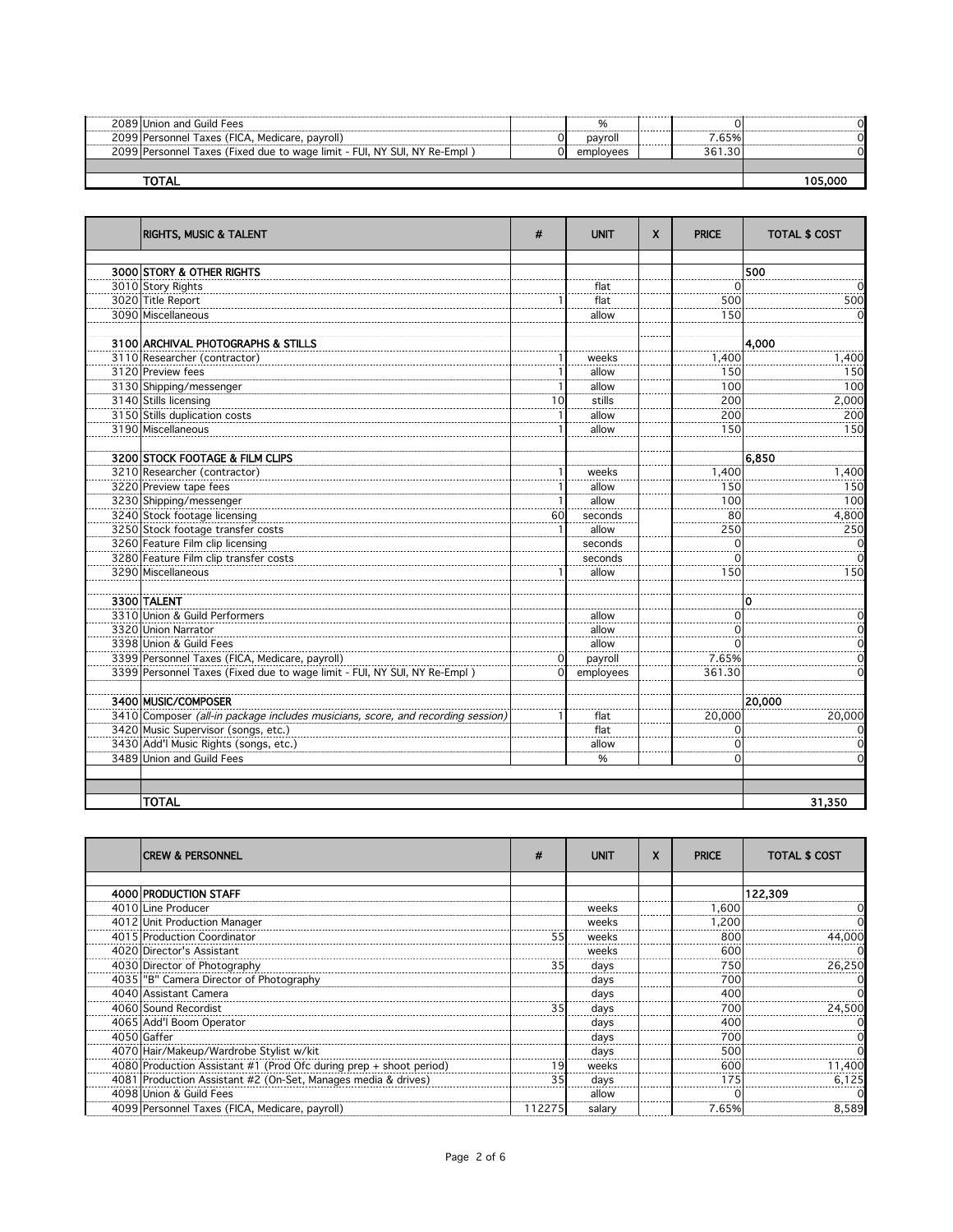| 4099   Personnel Taxes (Fixed due to wage limit - FUI, NY SUI, NY Re-Empl) |       | employees | 361.30 | .445. ` |
|----------------------------------------------------------------------------|-------|-----------|--------|---------|
| 4100 EDITORIAL STAFF                                                       |       |           |        | 88,614  |
| 4110 Editor (independent contractor)                                       |       |           |        |         |
| Prep/consult during shoot                                                  |       | week      | 2,500  | 2.500   |
| Edit period                                                                |       | weeks     | 2.500  | 60.000  |
| Post sound, online, color correction                                       |       | weeks     | 2.500  | 2.500   |
| 4120 Assistant Editor                                                      |       |           |        |         |
| Setup edit room & system                                                   |       | weeks     | 1200   | .200    |
| Log/capture/ingest all footage                                             |       | weeks     | 12001  | 6,000   |
| On-call - rest of edit period                                              |       | days      | 240    | 4,800   |
| Post sound, online, color correction                                       |       | weeks     | 1200   | 9.600   |
| 4198 Union & Guild Fees                                                    |       | allow     |        |         |
| 4099 Personnel Taxes (FICA, Medicare, payroll)                             | 21600 | salary    | 7.65%  | .652    |
| 4099   Personnel Taxes (Fixed due to wage limit - FUI, NY SUI, NY Re-Empl) |       | employees | 361.30 | 361     |
|                                                                            |       |           |        |         |
| TOTAL                                                                      |       |           |        | 210.92: |

| PRODUCTION EXPENSES                                                                                                                                                                                                                                                                                                                                                                                                               | #               | <b>UNIT</b> | X    | <b>PRICE</b>  | <b>TOTAL \$ COST</b> |
|-----------------------------------------------------------------------------------------------------------------------------------------------------------------------------------------------------------------------------------------------------------------------------------------------------------------------------------------------------------------------------------------------------------------------------------|-----------------|-------------|------|---------------|----------------------|
|                                                                                                                                                                                                                                                                                                                                                                                                                                   |                 |             |      |               |                      |
| 5000 CAMERA                                                                                                                                                                                                                                                                                                                                                                                                                       |                 |             |      |               | 7,074                |
| 5010 Canon C100 Mark II package with 3 lenses                                                                                                                                                                                                                                                                                                                                                                                     | 1               | allow       | 0.50 | 9999          | 5,000                |
| 5011 64 GB SDXC cards                                                                                                                                                                                                                                                                                                                                                                                                             | 4               | cards       | 0.50 | 64            | 128                  |
| 5012 Canon BP-975 Battery                                                                                                                                                                                                                                                                                                                                                                                                         |                 | batteries   | 0.50 | 214           | 321                  |
| 5013 Field laptop w/built-in SD card reader                                                                                                                                                                                                                                                                                                                                                                                       |                 | allow       | 0.50 | 1200          | 600                  |
| 5020 Carrying Case                                                                                                                                                                                                                                                                                                                                                                                                                |                 | allow       | 0.50 | 250           | 125                  |
| 5021 Tripod                                                                                                                                                                                                                                                                                                                                                                                                                       |                 | allow       | 0.50 | 1500          | 750                  |
| Note that the camera package is budgeted at 50% of the purchase because either (1) it will be rented from a crew<br>member under a funder's policy that rentals cannot exceed 50% of the purchase price or (2) the entire kit will be<br>purchased at at the beginning of project, and will then be sold at the end of the project for 50% of the original purchase<br>price. Also note that on-set drives are listed under 5600. |                 |             |      |               |                      |
| 5030 "B" Camera pkg rentals                                                                                                                                                                                                                                                                                                                                                                                                       | $\mathbf 0$     | days        |      | 500           | 0                    |
| 5031   "B" Camera accessories                                                                                                                                                                                                                                                                                                                                                                                                     | $\mathbf{O}$    | days        |      | 150           | $\Omega$             |
| 5090 Miscellaneous                                                                                                                                                                                                                                                                                                                                                                                                                |                 | allow       |      | 150           | 150                  |
|                                                                                                                                                                                                                                                                                                                                                                                                                                   |                 |             |      |               |                      |
| 5100 SOUND                                                                                                                                                                                                                                                                                                                                                                                                                        |                 |             |      |               | 5,925                |
| 5110 Sound equipment rentals                                                                                                                                                                                                                                                                                                                                                                                                      | 35              | days        |      | 150           | 5,250                |
| 5120 Sound equipment purchases                                                                                                                                                                                                                                                                                                                                                                                                    | $\Omega$        | allow       |      | $\Omega$      | $\Omega$             |
| 5130 Batteries & Expendables                                                                                                                                                                                                                                                                                                                                                                                                      | $\overline{35}$ | days        |      | 15            | 525                  |
| 5190 Miscellaneous                                                                                                                                                                                                                                                                                                                                                                                                                |                 | allow       |      | 150           | 150                  |
|                                                                                                                                                                                                                                                                                                                                                                                                                                   |                 |             |      |               |                      |
| 5200 LIGHTING & GRIP                                                                                                                                                                                                                                                                                                                                                                                                              |                 |             |      |               | 3,850                |
| 5210 Lighting & grip package rental                                                                                                                                                                                                                                                                                                                                                                                               | $35\,$          | days        |      | 100           | 3,500                |
| 5220 Lighting & grip purchases                                                                                                                                                                                                                                                                                                                                                                                                    | $\mathbf{O}$    | allow       |      |               |                      |
| 5230 Expendables                                                                                                                                                                                                                                                                                                                                                                                                                  |                 | allow       |      | 200           | 200                  |
| 5290 Miscellaneous                                                                                                                                                                                                                                                                                                                                                                                                                |                 | allow       |      | 150           | 150                  |
| 5300 STUDIO FACILITIES                                                                                                                                                                                                                                                                                                                                                                                                            |                 |             |      |               | 0                    |
|                                                                                                                                                                                                                                                                                                                                                                                                                                   |                 |             |      | $\Omega$      | $\mathbf 0$          |
| 5310 Studio facility rental                                                                                                                                                                                                                                                                                                                                                                                                       |                 | days        |      |               |                      |
| 5320 Electricity & facility charges                                                                                                                                                                                                                                                                                                                                                                                               |                 | allow       |      | $\mathcal{L}$ | 0<br>$\mathbf 0$     |
| 5390 Miscellaneous                                                                                                                                                                                                                                                                                                                                                                                                                |                 | allow       |      | 0             |                      |
| 5400 SET DRESSING                                                                                                                                                                                                                                                                                                                                                                                                                 |                 |             |      |               | 0                    |
| 5410 Set dressing for studio interviews                                                                                                                                                                                                                                                                                                                                                                                           |                 | allow       |      | $\Omega$      | $\mathbf 0$          |
| 5490 Miscellaneous                                                                                                                                                                                                                                                                                                                                                                                                                |                 | allow       |      | $\Omega$      | $\Omega$             |
|                                                                                                                                                                                                                                                                                                                                                                                                                                   |                 |             |      |               |                      |
| 5500 WARDROBE                                                                                                                                                                                                                                                                                                                                                                                                                     |                 |             |      |               | 0                    |
| 5510 Wardrobe rentals for studio interviews                                                                                                                                                                                                                                                                                                                                                                                       |                 | allow       |      | $\mathbf 0$   | $\overline{0}$       |
| 5520 Wardrobe purchases for studio interviews                                                                                                                                                                                                                                                                                                                                                                                     |                 | allow       |      | $\Omega$      | $\overline{0}$       |
| 5590 Miscellaneous                                                                                                                                                                                                                                                                                                                                                                                                                |                 | allow       |      | 0             | $\Omega$             |
|                                                                                                                                                                                                                                                                                                                                                                                                                                   |                 |             |      |               |                      |
| 5600 PRODUCTION FILM & LAB                                                                                                                                                                                                                                                                                                                                                                                                        |                 |             |      |               | 1,150                |
| 5610 Field Drives - LaCie Rugged Drives                                                                                                                                                                                                                                                                                                                                                                                           | 4               | 2 TB Drives |      | 250           | 1,000                |
| (Assume max 4 hrs/~64 GB per day, 140 hrs total, need 2.5 TB total, x2                                                                                                                                                                                                                                                                                                                                                            |                 |             |      |               |                      |
| for mirror)                                                                                                                                                                                                                                                                                                                                                                                                                       |                 |             |      |               |                      |
| 5620 Tape Stock                                                                                                                                                                                                                                                                                                                                                                                                                   | 0               | tapes       |      | 0             | $\Omega$             |
| 5690 Miscellaneous                                                                                                                                                                                                                                                                                                                                                                                                                | $\mathbf{1}$    | allow       |      | 150           | 150                  |
|                                                                                                                                                                                                                                                                                                                                                                                                                                   |                 |             |      |               |                      |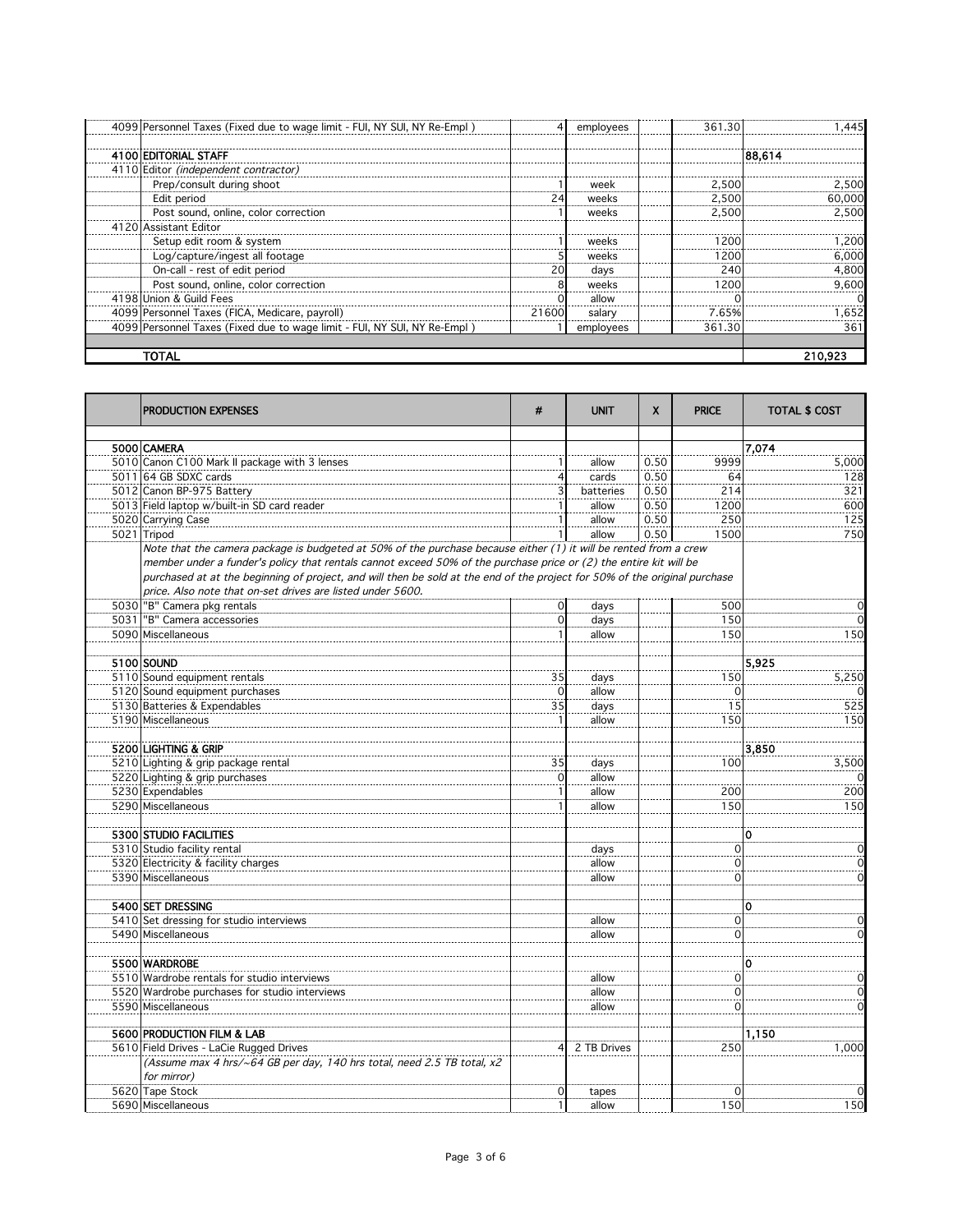| 5700 LOGGING + TRANSCRIPTIONS                         |       |       |     | 5.880  |
|-------------------------------------------------------|-------|-------|-----|--------|
| 5710 Transcriptions                                   |       | hours |     | 5.880  |
| (Assume 35% footage are interviews to be transcribed) |       |       |     |        |
| 5720 Logging verite footage (PA1 in-house)            |       | allow |     |        |
|                                                       |       |       |     |        |
| 5800 LOCAL EXPENSES                                   |       |       |     | 16.708 |
| 5810 Gas/Mileage (based on current IRS mileage rate)  | 25001 | miles |     |        |
| 5820 Parking lots & fees                              |       | allow | 500 |        |
| 5830 Meals (Dir/Prod, DP, Sound, PA)                  |       | meals |     | 2.520  |
| 5840 Snacks/Craft Service                             |       | davs  |     | 700    |
| 5850 Location Fees, Permits, Gratuities               |       | allow |     |        |
| 5880 Loss, Damage & Repair                            |       | allow | റററ | .000   |
| 5890 Miscellaneous                                    |       | allow | 150 | 150    |
|                                                       |       |       |     |        |
|                                                       |       |       |     |        |

|            | <b>TRAVEL</b>                                                | # | <b>UNIT</b>  | X | <b>PRICE</b> | <b>TOTAL \$ COST</b> |
|------------|--------------------------------------------------------------|---|--------------|---|--------------|----------------------|
|            |                                                              |   |              |   |              |                      |
|            | 6000 TRAVEL EXPENSES - NEW YORK                              |   |              |   |              | 3.518                |
|            | 6010 Airfare                                                 |   |              |   |              |                      |
|            | Dir/Prod, DP from LAX to NYC                                 |   | roundtrip    |   | 500          | 1,000                |
|            | 6020 Add'l baggage fees for equipment                        |   | fees         |   | 150          | 300                  |
| 6030 Hotel |                                                              |   |              |   |              |                      |
|            | Dir/Prod, DP in NYC                                          |   | hotel nights |   | 300          | 1,200                |
|            | 6040 Incidentals & gratuities                                |   | days         |   | 60           | 120                  |
|            | 6050 Local Transportation/Car Rental                         |   | days         |   | 200          | 400                  |
|            | 6060 Per Diem (includes travel days) check current IRS rates |   |              |   |              |                      |
|            | Dir/Prod                                                     |   | days         |   | 58           | 174                  |
|            | DP                                                           |   | days         |   | 58           | 174                  |
|            | 6090 Miscellaneous                                           |   | allow        |   | 150          | 150                  |
|            |                                                              |   |              |   |              |                      |
|            | 6000 TRAVEL EXPENSES - HOUSTON                               |   |              |   |              | 3,118                |
|            | 6010 Airfare                                                 |   |              |   |              |                      |
|            | Dir/Prod, DP from LAX to Houston                             |   | roundtrip    |   | 400          | 800                  |
|            | 6020 Add'l baggage fees for equipment                        |   | fees         |   | 150          | 300                  |
| 6030 Hotel |                                                              |   |              |   |              |                      |
|            | Dir/Prod, DP in Houston                                      |   | hotel nights |   | 250          | 1,000                |
|            | 6040 Incidentals & gratuities                                |   | days         |   | 60           | 120                  |
|            | 6050 Local Transportation/Car Rental                         |   | days         |   | 200          | 400                  |
|            | 6060 Per Diem (includes travel days) check current IRS rates |   |              |   |              |                      |
|            | Dir/Prod                                                     |   | days         |   | 58           | 174                  |
|            | <b>DP</b>                                                    |   | davs         |   | 58           | 174                  |
|            | 6090 Miscellaneous                                           |   | allow        |   | 150          | 150                  |
|            |                                                              |   |              |   |              |                      |
|            | <b>TOTAL</b>                                                 |   |              |   |              | 6,636                |

| IPOST-PRODUCTION                                                                                                           | n | <b>UNIT</b> | X    | <b>PRICE</b> | <b>TOTAL \$ COST</b> |
|----------------------------------------------------------------------------------------------------------------------------|---|-------------|------|--------------|----------------------|
|                                                                                                                            |   |             |      |              |                      |
|                                                                                                                            |   |             |      |              |                      |
| 7000 EDITORIAL EQUIPMENT & FACILITY                                                                                        |   |             |      |              | 15.450               |
| 7010 Final Cut Pro System, Monitors & Software                                                                             |   | allow       | 0.50 | 4500         | 4.500                |
| 7020 Audio interface and monitor speakers                                                                                  |   | allow       | 0.50 | 1000         | . റററ                |
| Note that the edit system is budgeted at 50% of the purchase because either (1) it will be rented from a crew member       |   |             |      |              |                      |
| under a funder's policy that rentals cannot exceed 50% of the purchase price or (2) the entire kit will be purchased at at |   |             |      |              |                      |
| the beginning of project, and will then be sold at the end of the project for 50% of the original purchase price.          |   |             |      |              |                      |
| 7030 Hard Drives/RAID 5 System                                                                                             |   | allow       |      | 2500         | 2,500                |
| 7050 Equipment Repair                                                                                                      |   | allow       |      | 500          | 500                  |
| 7060 Technical Support                                                                                                     |   | allow       |      | 50           | 500                  |
| 7070 Edit room rental                                                                                                      |   | months      |      | 750          | 5.250                |
| 7071 Edit parking spaces (x2)                                                                                              |   | months      |      |              | .050                 |
| 7090 Miscellaneous                                                                                                         |   | allow       |      | 1 5 C        | 150                  |
|                                                                                                                            |   |             |      |              |                      |
| 7100 EDITORIAL SUPPLIES                                                                                                    |   |             |      |              | 1.858                |
| 7110 Edit office supplies                                                                                                  |   | months      |      |              |                      |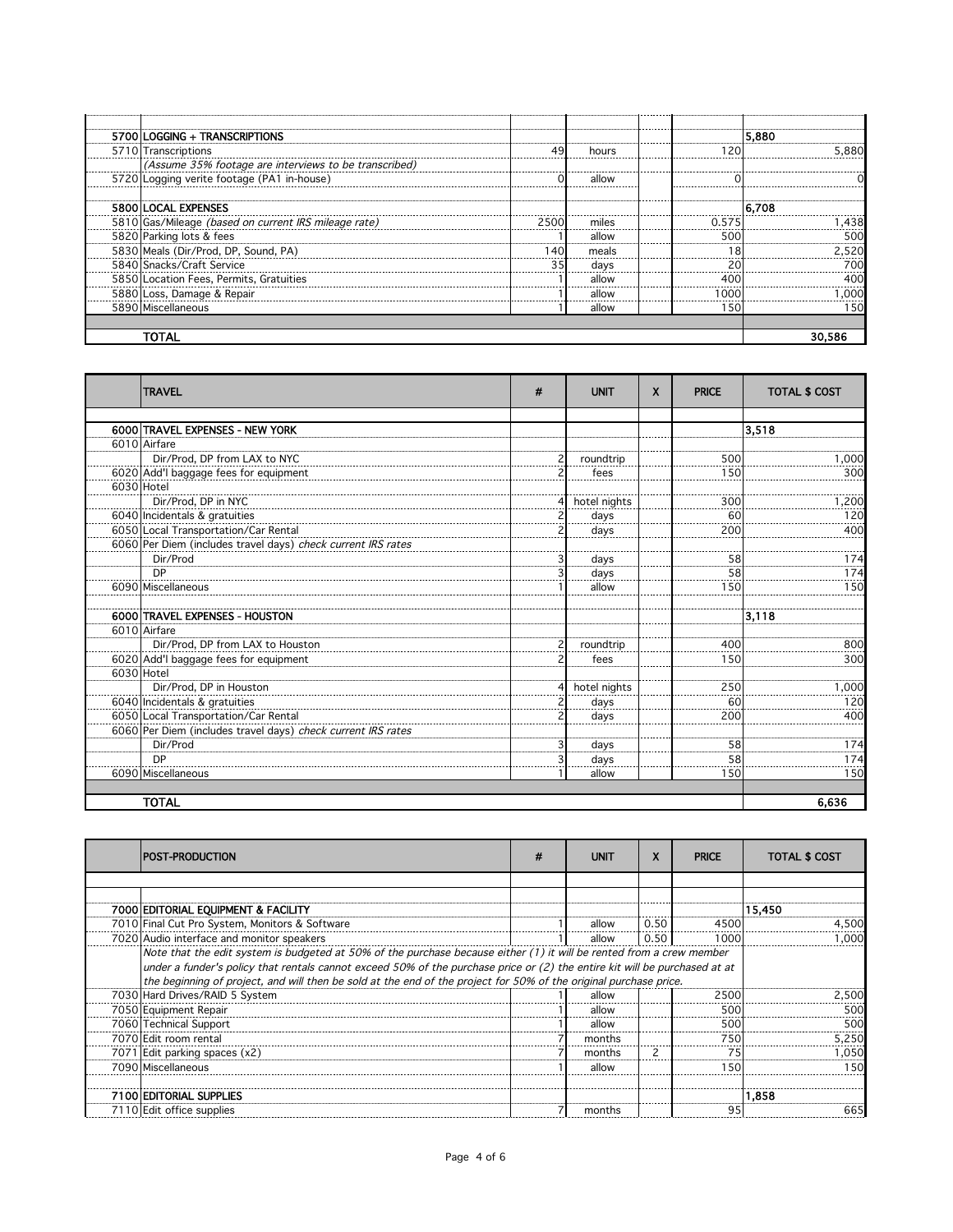|         | 7120 Edit meals & snacks                                                   | 7           |             | 95       | 665    |
|---------|----------------------------------------------------------------------------|-------------|-------------|----------|--------|
|         |                                                                            |             | months      |          |        |
|         | 7130 Edit gas & mileage                                                    | 250         | miles       | 0.51     | 128    |
|         | 7140 Blank DVD media for screeners, etc.                                   |             | allow       | 250      | 250    |
|         | 7190 Miscellaneous                                                         |             | allow       | 150      | 150    |
|         |                                                                            |             |             |          |        |
|         | <b>7200 FORMAT CONVERSIONS</b>                                             |             |             |          | 850    |
|         | Upconversions SD to HD (incl. stock)                                       |             |             |          |        |
| 7210    | Convert Archival to File for FCP                                           |             | allow       | 700      | 700    |
|         | 7220 Downconversions HD to SD (incl. stock)                                |             | allow       | 0        | 0      |
|         |                                                                            |             |             |          |        |
|         | 7230 PAL-NTSC transfers (incl. stock)                                      |             | allow       | 525      |        |
|         | 7290 Misc format conversions                                               |             | allow       | 150      | 150    |
|         |                                                                            |             |             |          |        |
|         | 7200 GRAPHICS & MOTION CONTROL                                             |             |             |          | 10,750 |
|         | 7210 Graphics & Titles Designer                                            |             | flat        | 10,000   | 10,000 |
|         | 7220 Motion Control (still photographs)                                    |             | hours       | 250      | 750    |
|         |                                                                            |             |             |          |        |
|         | 7300 ONLINE EDIT                                                           |             |             |          | 0      |
|         | 7310 Online Suite                                                          |             |             | 400      |        |
|         |                                                                            |             | hours       |          |        |
|         | 7390 Miscellaneous                                                         |             | allow       | 150      |        |
|         |                                                                            |             |             |          |        |
|         | 7400 COLOR CORRECTION                                                      |             |             |          | 12,800 |
|         | 7410 Color Correction                                                      | 32          | hours       | 400      | 12,800 |
|         |                                                                            |             |             |          |        |
|         | 7500 POST SOUND                                                            |             |             |          | 20,000 |
|         | 7510 Sound design, edit, mix, layback (combined pkg)                       |             | flat        | 20,000   | 20,000 |
|         | 7520 Voiceover Recording                                                   |             | hours       | 0        |        |
|         | 7590 Miscellaneous                                                         |             | allow       | $\Omega$ |        |
|         |                                                                            |             |             |          |        |
|         |                                                                            |             |             |          |        |
|         | 7600 OUTPUT                                                                |             |             |          | 2,050  |
|         | 7610 Online Suite                                                          |             | hours       | 400      |        |
|         | 7620 Output texted, color corrected HDCAM SR Master                        |             | allow       | 950      | 950    |
|         | 7630 Output textless, color corrected HDCAM SR Master                      |             | allow       | 950      | 950    |
|         | 7640 Audio Layback                                                         |             | hrs         | 250      | 0      |
| 7650 QC |                                                                            |             | hrs         | 150      |        |
|         | 7690 Miscellaneous                                                         |             | allow       | 150      | 150    |
|         |                                                                            |             |             |          |        |
|         | 7700 TRANSFERS & DUPLICATION (DELIVERABLES)                                |             |             |          |        |
|         |                                                                            |             |             |          | 3,850  |
|         | 7710 HDCAM SR Clones (Txtd & Txtlss)                                       |             | tapes       | 700      | 1,400  |
|         | 7720 Downconversion to DBC (Txtd & Txtlss)                                 |             | conversions | 800      | 1,600  |
|         | 7730 Digibeta (DBC) Clones (Txtd & Txtlss)                                 |             | tapes       | 200      | 400    |
|         | 7740 Beta SP copies NTSC                                                   | $\mathbf 0$ | tapes       | 70       |        |
|         | 7750 DVD Copies                                                            | 100         | dubs        |          | 300    |
|         | 7790 Misc transfers                                                        |             | allow       | 15C      | 150    |
|         |                                                                            |             |             |          |        |
|         | 7800 SUBTITLING                                                            |             |             |          | ი      |
|         | 7810 Translation & Subtitling                                              |             | minute      | 14       | 0      |
| 7820 QC |                                                                            |             |             |          |        |
|         |                                                                            |             | minute      |          |        |
|         |                                                                            |             |             |          |        |
|         | 7800 SUBTITLING & CLOSED CAPTIONING                                        |             |             |          | 3.462  |
|         | 7810 Translation & Subtitling                                              | 86          | minute      | 12       | 1,032  |
|         | 7820 QC of Subtitles                                                       | 86          | minute      |          | 430    |
|         | 7830 Closed Captioning                                                     |             | allow       | 2,000    | 2,000  |
|         |                                                                            |             |             |          |        |
|         | 7900 ADDITIONAL REQUIRED ITEMS                                             |             |             |          | 3,375  |
|         | 7910 Transcription for "as-broadcast" cut                                  |             | allow       | 350      | 350    |
|         | 7910 Transcription for Rough Cut #1, RC #2, and Fine Cut for Funder review | 3           | cuts        | 300      | 900    |
|         | 7920 Clones of all master media (approx. 20 TB across 5 x 4TB drives)      | 5           | drives      | 425      | 2,125  |
|         |                                                                            |             |             |          |        |
|         |                                                                            |             |             |          |        |
|         | <b>TOTAL</b>                                                               |             |             |          | 74,445 |

| <b>INSURANCE</b>                          | <b>UNIT</b> | A | <b>PRICE</b> | <b>TOTAL \$ COST</b> |
|-------------------------------------------|-------------|---|--------------|----------------------|
|                                           |             |   |              |                      |
| 8000 INSURANCE                            |             |   |              | 15.300               |
| 8010 General Liability insurance package  | vear        |   | ่ 3001       | 2.300                |
| 8020 Errors & Omissions Insurance         | allow       |   | 6.0001       | 6.000                |
| 8030 Equipment & Video/Negative Insurance | vear        |   | 4500         | 500                  |
| 8040 Business Auto Liability              | vear        |   | .500         | 500                  |